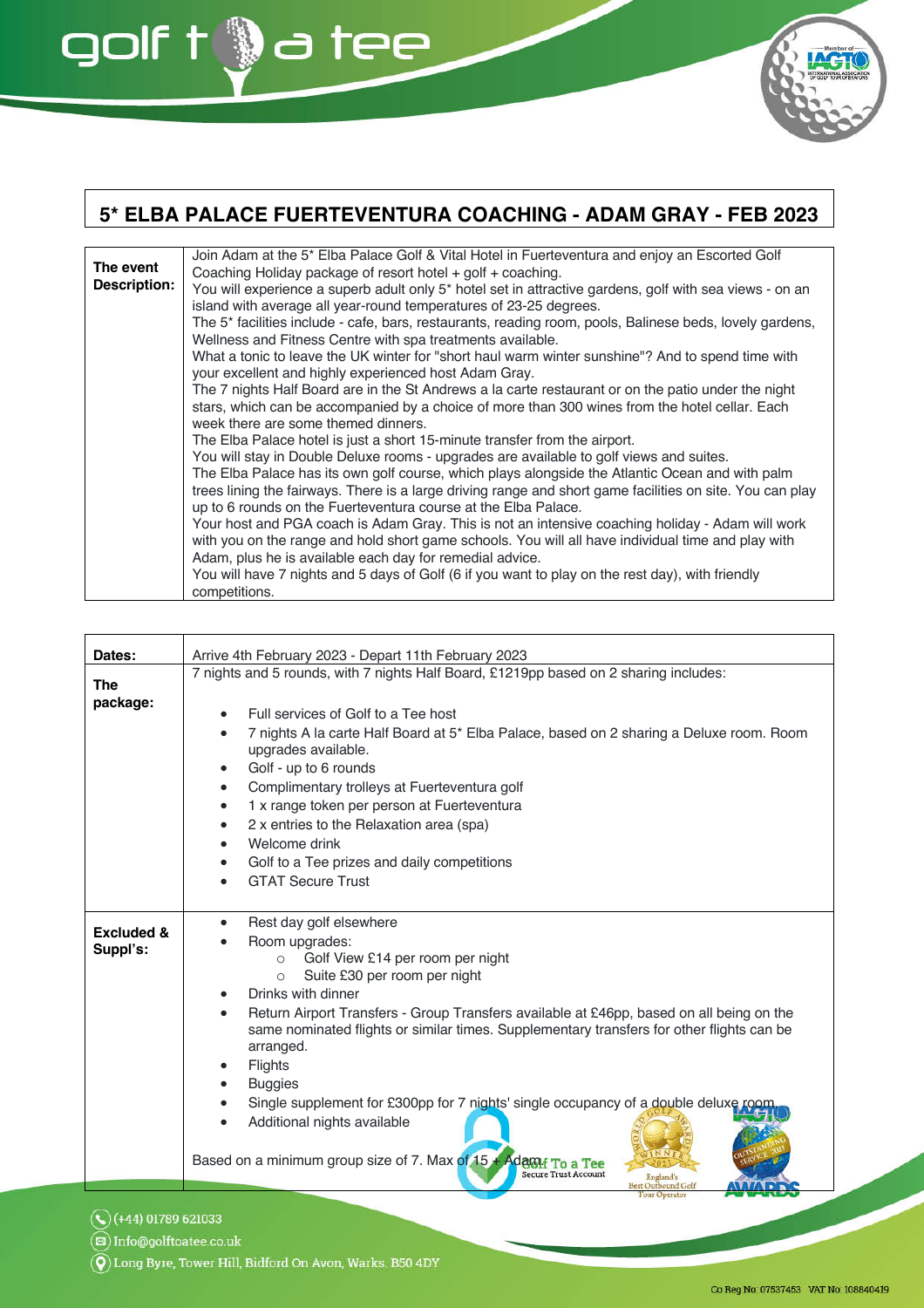

| The hotel:      | 5* Elba Palace Golf & Vital Hotel                   |
|-----------------|-----------------------------------------------------|
| <b>Address:</b> | Calle del Golf, 1, 35610 Antigua, Las Palmas, Spain |
| Tel:            | +34 928 16 39 22                                    |

## Rooming List: Follows

golf t **D**a tee

| <b>Name</b>   | Pax          | Rooming | <b>Arrival/Flights</b> | Depart/Flights | <b>Notes</b> |
|---------------|--------------|---------|------------------------|----------------|--------------|
| Group Leader: | $\mathbf{1}$ | Single  | 04/02/23               | 11/02/23       |              |
| Adam Gray     |              |         |                        |                |              |
|               |              |         |                        |                |              |
|               |              |         |                        |                |              |
|               |              |         |                        |                |              |
|               |              |         |                        |                |              |
|               |              |         |                        |                |              |
|               |              |         |                        |                |              |
|               |              |         |                        |                |              |
|               |              |         |                        |                |              |
|               |              |         |                        |                |              |
|               |              |         |                        |                |              |
|               |              |         |                        |                |              |
|               |              |         |                        |                |              |
|               |              |         |                        |                |              |
|               |              |         |                        |                |              |
|               |              |         |                        |                |              |
|               |              |         |                        |                |              |
|               |              |         |                        |                |              |
| Summary:      |              |         |                        |                |              |

<u>Summary:</u>







 $\tilde{(\bar{\mathbf{Q}}})$ Long Byre, Tower Hill, Bidford On Avon, Warks. B50 4DY

**LAGTO**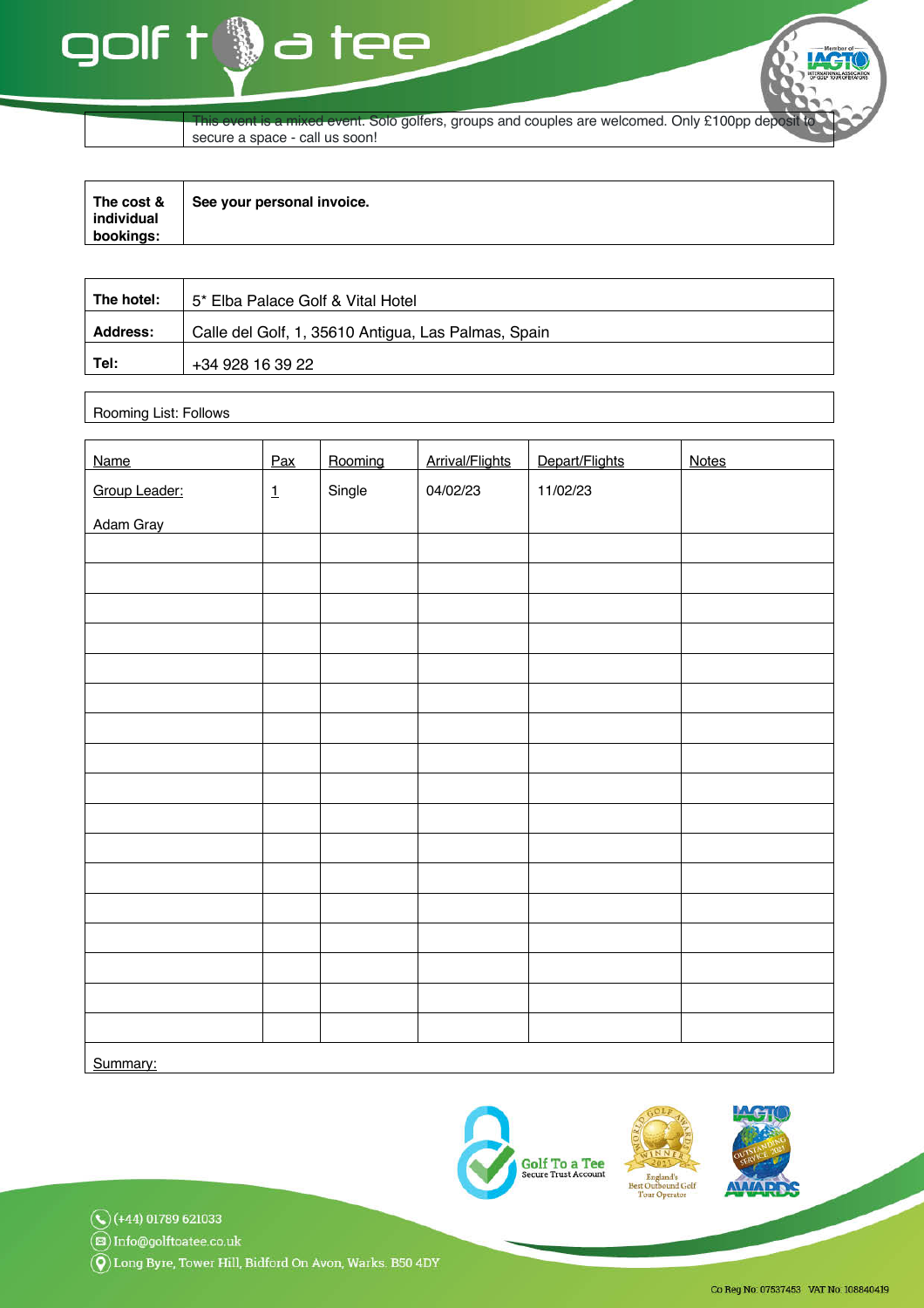



| <b>Recommended flights for Group Transfers</b>                                                                          |                                             |                                                                                                                                                 |  |
|-------------------------------------------------------------------------------------------------------------------------|---------------------------------------------|-------------------------------------------------------------------------------------------------------------------------------------------------|--|
| JET <sub>2</sub><br>Birmingham to Fuerteventura<br>Depart<br>Arrive<br>Flight<br>Or Jet 2 Manchester<br>– similar times | Sat 04 Feb 2023 at 09:30<br>13:50<br>LS1229 | JET <sub>2</sub><br>Fuerteventura to Birmingham<br>Sat 11 Feb 2023 at 14:50<br>Depart<br>Arrive<br>Sat 11 Feb 2023 at 19:10<br>Flight<br>LS1230 |  |
| Or Jet 2 Bristol<br>- additional transfer                                                                               |                                             |                                                                                                                                                 |  |
| Or Easy Jet Gatwick<br>Gatwick to Fuerteventura<br>Depart Sat 07:15 04 Feb<br>Arrive 11:30<br>Flight number EZY8535     |                                             | Easy Jet<br>Fuerteventura to London Gatwick<br>Depart Sat 12:15 11 Feb<br>Arrive 16:30<br>Flight number EZY8536                                 |  |

| <b>Airport Transfers</b> | <b>TBC</b> |  |  |
|--------------------------|------------|--|--|
|                          |            |  |  |
|                          |            |  |  |
|                          |            |  |  |
|                          |            |  |  |
| Meeting your driver:     |            |  |  |

Golf Schedule:

TBC

Dinner Schedule: TBC

**Any questions on site as regards services booked, please in first instance speak to your host.**

**If matters cannot be resolved call Golf to a Tee 24hrs a day on +44(0) 7967 698327.**



 $\mathcal{O}(+44)$  01789 621033

- $\circledR$  Info@golftoatee.co.uk
- $\tilde{(\bar{\mathbf{Q}}})$ Long Byre, Tower Hill, Bidford On Avon, Warks. B50 4DY